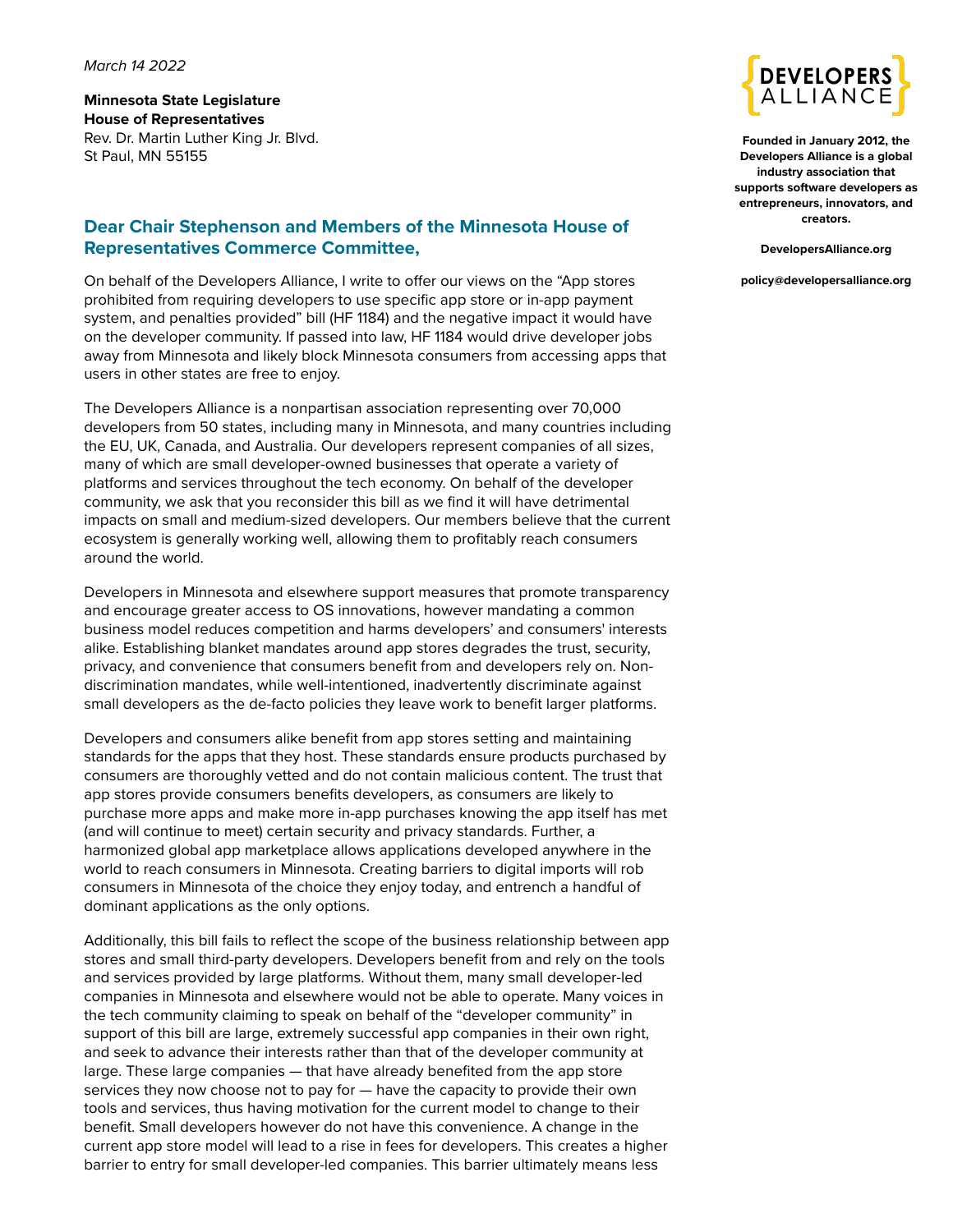competition in tech when legislatures are looking to promote more through the passage of this bill.

Software development provides Americans with well-paid jobs to support a growing 21st-century economy, and their businesses are doing exceptionally well even given the ongoing COVID pandemic. Developers already are being shut out of Europe by an increase in European Union regulations. Further harmful regulatory burdens to their profession in the United States will negatively impact the developer community as well as economic growth long term for Minnesota and the rest of our country. We believe lawmakers should be creating an environment to encourage tech innovation and investment in our country, not to repress its growth. Creating a system where developers are discouraged from creating and consumers do not have the trust of the app stores bodes poorly for investment in the American tech industry at a time when it should be thriving.

There is always room for regulatory improvements that benefit developers and their businesses given the increased prominence of tech, however, this bill is not a step in that direction. In a recent developer survey, only 8% of developers believed that government intervention was the preferred method of resolving industry disputes. Developers are not asking for this legislation, yet are being touted as the primary beneficiaries of these bills.

We appreciate your consideration of our perspective and hope that you thoughtfully consider the views of our membership as they are the parties most impacted by this legislation. Please do not hesitate to reach out if our organization can be a resource on this issue.

**DEVELOPE** ALLIAN

**Founded in January 2012, the Developers Alliance is a global industry association that supports software developers as entrepreneurs, innovators, and creators.**

**DevelopersAlliance.org**

**policy@developersalliance.org**

Sincerely,

#### **[Bruce Gustafson](mailto:bruce@developersalliance.org)**

*President & CEO, Developers Alliance*

#### **[Sarah Richard](mailto:sarah@developersalliance.org)**

*Policy Counsel & Head of US Policy, Developers Alliance*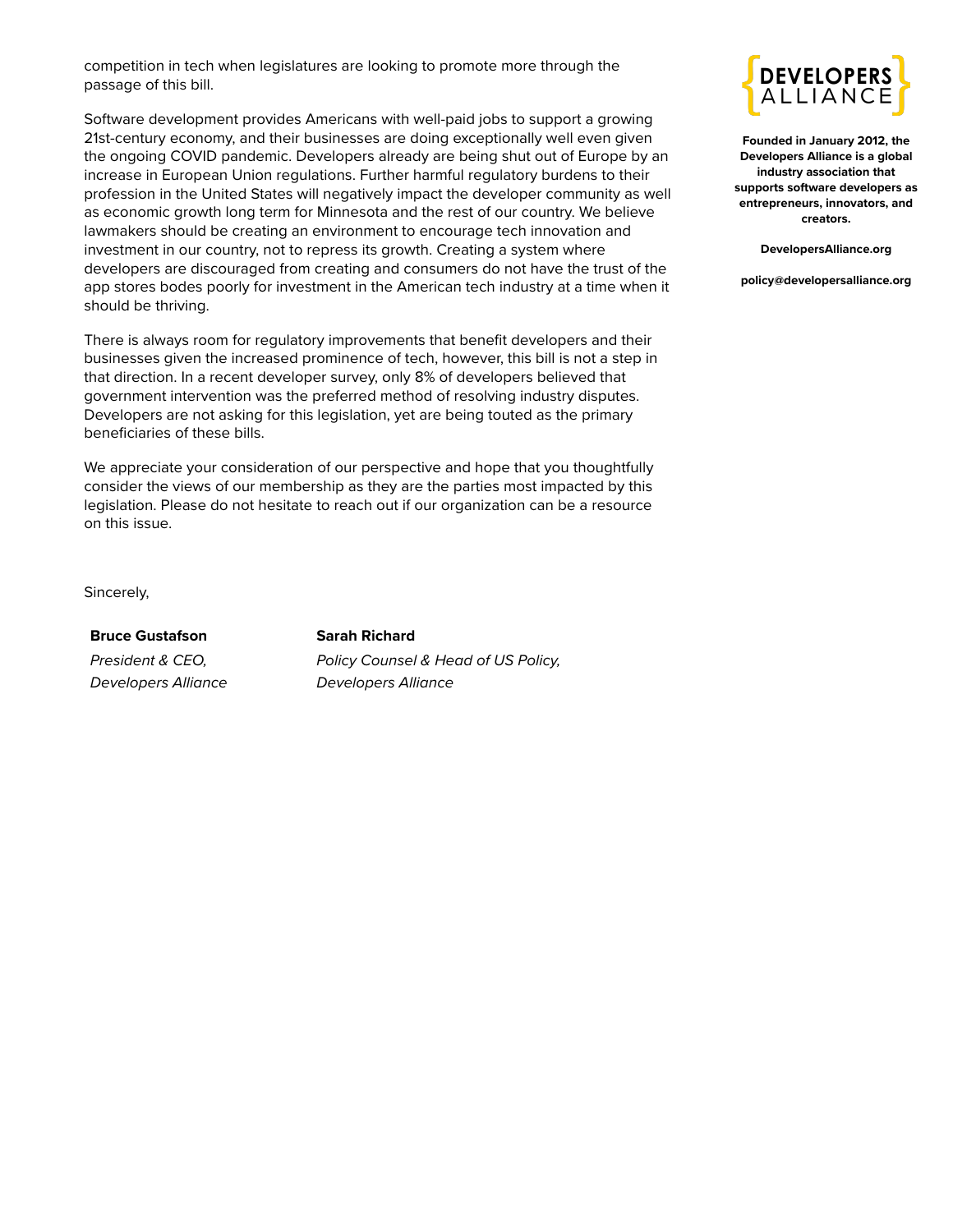# **Developers Alliance March 2021 Developer App Store Relations Survey Report**

### **Key Takeaways**

- **• Developers are largely optimistic, a reflection of their entrepreneurial spirit, with largely steady or increasing prospects.**
- **• Developers feel that "big tech" companies are at best inconsistent partners. At worst, some feel taken advantage of. Due to this, many are unsure whether the many costs of partnering with large platforms and corporations are justified. They do agree, however, that the services platforms provide should cost something.**
- **• While they have serious grievances, most developers don't believe "big tech" is the primary problem, or that government regulation or litigation of the industry's challenges would be the best means to resolve those situations.**



**Founded in January 2012, the Developers Alliance is a global industry association that supports software developers as entrepreneurs, innovators, and creators.**

**DevelopersAlliance.org**

**policy@developersalliance.org**

### **About The Developers Alliance**

Founded in January 2012, the Developers Alliance is a global industry association and the world's leading advocate for software developers and the companies invested in their success. Alliance members include industry leaders in consumer, enterprise, industrial, and emerging software development, and a global network of more than 70,000 developers.

# **Developer Optimism: Addressing Myths About The Community**

Much has been reported concerning developerled, small-to-medium businesses struggling to survive or get started under the terms of doing business with platform partners. Our responses, however, don't line up with these assessments. 78% of developers say that their revenue has increased or stayed the same in the last two years. In North America, this number rises to 86%. Additionally, over 50% of developers, across all regions, believe that it is getting easier or about the same difficulty to become financially successful.

> Regarding the community's relationship with their platform partners, the reported disenchantment with "big tech" by developers has been greatly exaggerated. 57% of developers believe that Apple, Google, Amazon, and Facebook are beneficial to society. Microsoft holds an elevated 66% of respondents in this area. In addition, 74% of developers believe that platforms share data appropriately with them.



*How Has Developer Income Changed In The Last Two Years?*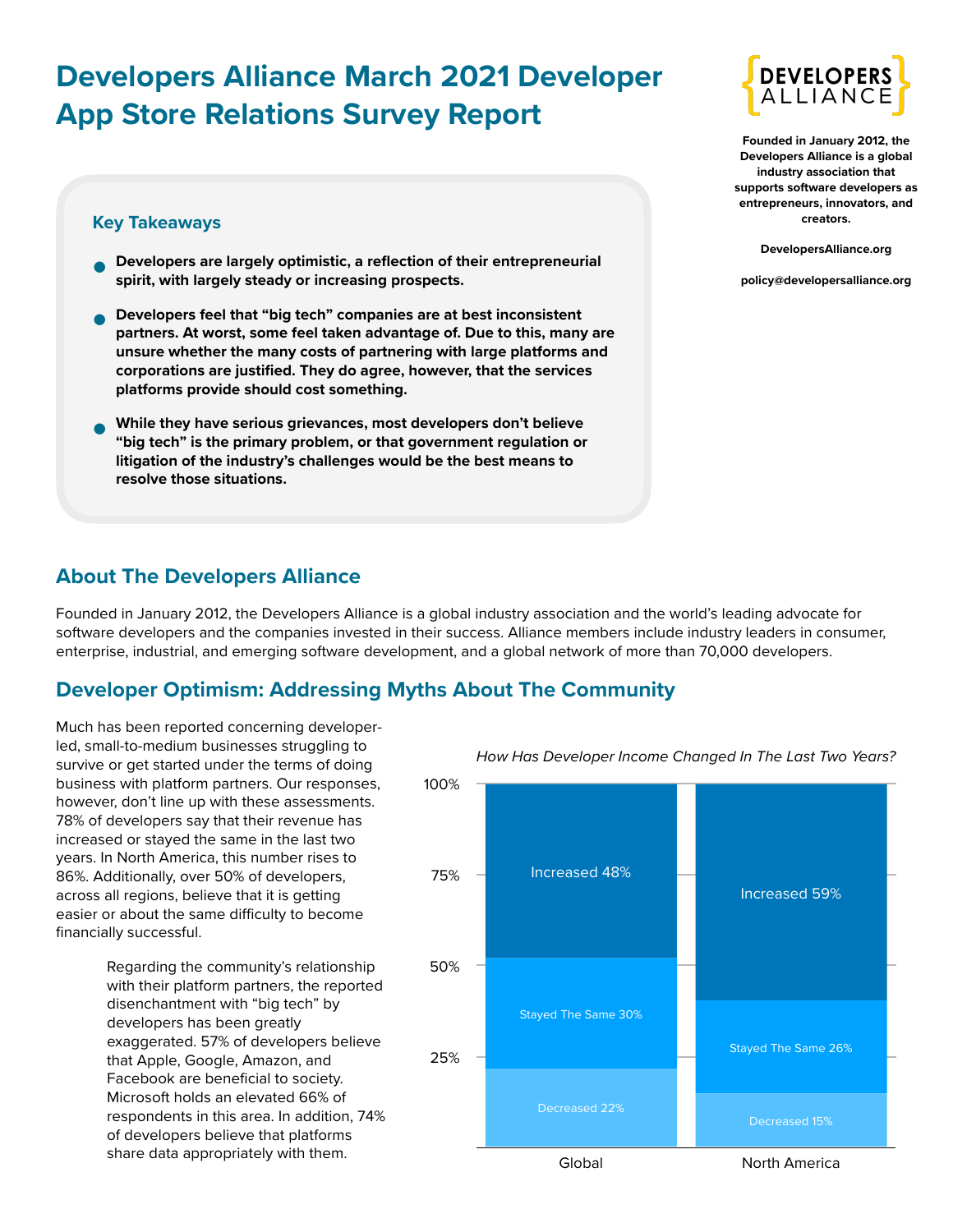# **Developers On Monopolies, Competition, & Harm**

#### **Competition Concerns**

The most common media and government complaint against the platform providers is that they are monopolies, requiring developers to use their stores to gain access to their products. Developers, however, are divided 50/50 on whether "big tech" companies are monopolies.

### 25% 50% 75% 100% Google Apple Facebook Amazon Microsoft True 57% True 58% True 58% True 56% True 67% Unsure 25% Unsure 27% Unsure 32% Unsure 29% Unsure 23% False 10% False 17% False 8% False 19% False 13%

*Do Platform Providers Benefit Society?*

# *Is Being Acquired Good?*



#### **On Acquisition**

Another complaint lodged at the technology industry is its handling of acquisitions; specifically, that large companies force their up-and-coming competitors into being acquired. This concern ignores the long-held industry practice of intentional acquisition as a startup business strategy. Many software companies are started with the intention to develop a new technology or a minimum viable product in order to be acquired. Developers start or join projects that allow them to work in their interest, then sell to those who see the value in their pioneering work. Due to this, across all regions, more developers believe that large platform companies help startups, rather than hurt them, 40% preferred, 41% found them neutral, and only 19% were against. In fact, 52% of developers believe that it would be beneficial to them and their company to be acquired. An additional 31% believe that it would at worst have a neutral effect.

#### **Costs & Terms**

Criticism has also been lobbied at platform provider's fees for use of their platforms, which typically include registration fees and 30% of platform sales beyond a set limit. Critics have labeled this as exorbitant. When offered 6 options for what platform services should cost, however, only 14% globally chose "free." The remaining 85% firmly believed they should pay something for these services to reflect the value gained.

The remaining major point of contention being cited for regulatory intervention is the "censorship" by these platforms. In North America, a significant majority of developers believe that large companies should be able to enforce their terms of service by blocking violators. North Americans also believe, however, that large companies abuse their power when enforcing their TOS.



Service Should Be Free - 14%